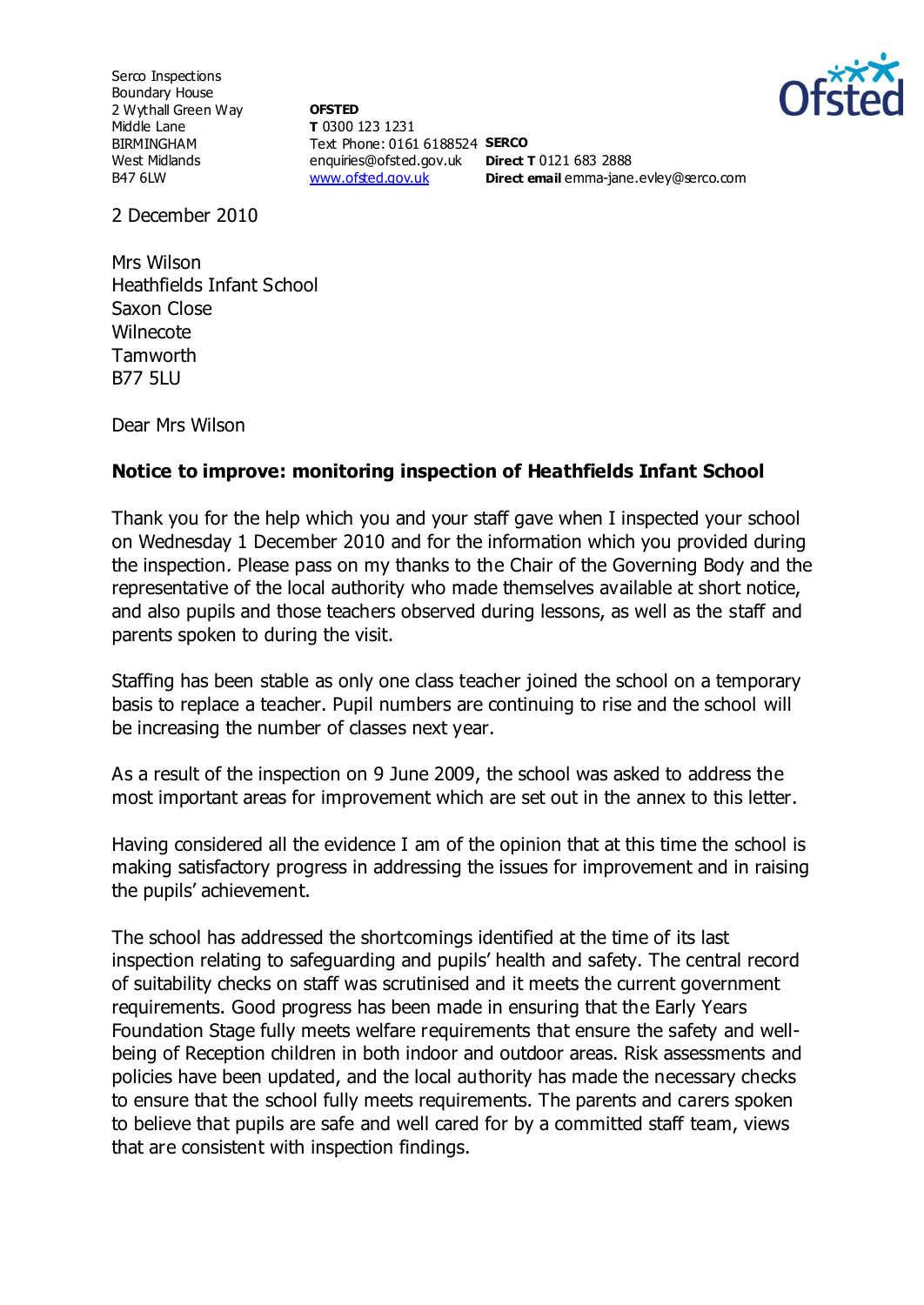

Although pupils' achievement is satisfactory, their attainment fluctuates each year as a result of inconsistencies in the quality of teaching and learning. There is an improving trend as pupils are on course to reach standards in reading, writing and mathematics that are in line with those expected by the end of Year 2. However, there is too much variability in the pace of learning because teachers do not always expect enough of the pupils. The expertise of effective teachers in the school has helped to re-focus teachers' planning. This has led to more consistency in the way teachers set and share learning objectives with pupils. However, lessons do not always provide tasks that extend learning as the objectives set are not ambitious enough. The most effective teaching ensures that activities are adapted to the needs and abilities of all pupils, but this is not common practice across the school.

Despite improvements to the way letters and sounds (phonics) are taught, there remain inconsistencies in the quality of pupils' handwriting and spelling. Teachers plan topics that are usually practical and engaging which improves pupils' confidence to read, write and solve mathematics problems independently. However, the accuracy of pupils' writing varies across classes because lessons do not always provide sufficient time for pupils to correct their writing, and in mathematics, there are not always enough opportunities to apply their knowledge of number and calculation to solve more challenging problems.

Moderation exercises undertaken by the staff to assess pupils' work have sharpened the way pupils' progress is measured. Priorities in the school's development plan are being checked systematically and include specific targets to raise attainment. The governing body is increasing its influence by setting up committees that are linked more closely to staff with management responsibilities. As a result, the headteacher and governing body are in a stronger position to evaluate the performance of staff and pupils. The school improvement partner's monitoring has rightly placed at the forefront of the school's priorities its determination to improve achievement and establish more consistent teaching.

The local authority has provided satisfactory support since the school was given a Notice to Improve. The first statement of action has been revised following an evaluation by Ofsted. It now includes a clear statement setting out how the local authority will keep parents and carers informed of the school's progress, and sufficient detail regarding targets that the local authority can use to measure the impact of its support for the school in securing the necessary improvements to raising attainment and accelerating pupils' progress.

I hope that you have found the inspection helpful in promoting improvement in your school. This letter will be posted on the Ofsted website.

Yours sincerely

Charalambos Loizou **Her Majesty's Inspector**